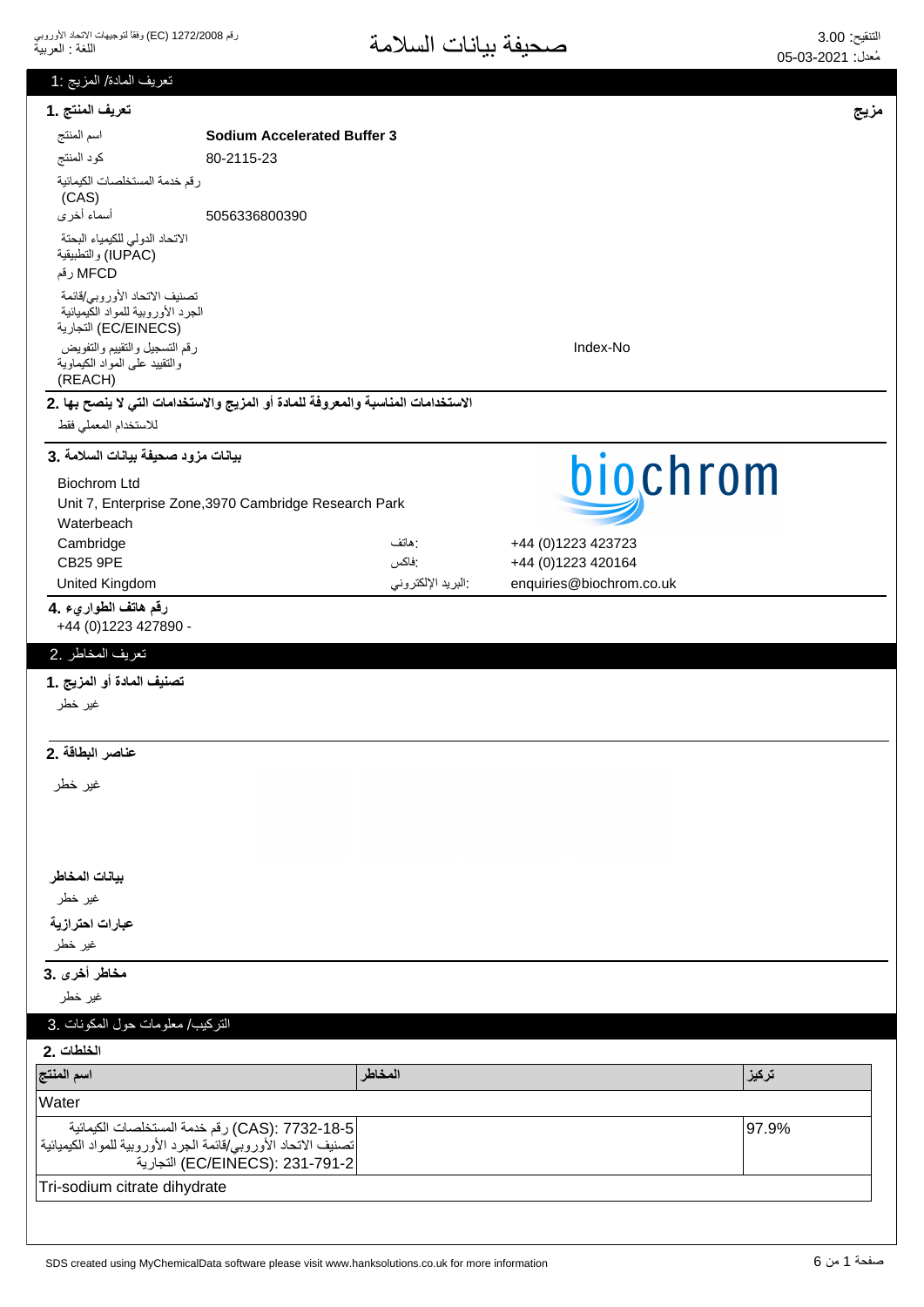| رقم 1272/2008 (EC) وفقاً لتوجيهات الاتحاد الأوروبي<br>اللغة : العربية |                                                                                                                | صحيفة بيانات السلامة                                                                                                      | التنقيح: 3.00<br>مُعدل: 2021-03-05 |
|-----------------------------------------------------------------------|----------------------------------------------------------------------------------------------------------------|---------------------------------------------------------------------------------------------------------------------------|------------------------------------|
|                                                                       | CAS): 6132-04-3) رقم خدمة المستخلصات الكيمائية                                                                 |                                                                                                                           | 1.5%                               |
|                                                                       | تصنيف الاتحاد الأوروبي/قائمة الجرد الأوروبية للمواد الكيميائية                                                 |                                                                                                                           |                                    |
|                                                                       | EC/EINECS): 200-675-3) التجارية                                                                                |                                                                                                                           |                                    |
| Citric acid                                                           |                                                                                                                |                                                                                                                           |                                    |
|                                                                       | CAS): 77-92-9) رقم خدمة المستخلصات الكيمائية                                                                   |                                                                                                                           | 0.2%                               |
|                                                                       | تصنيف الاتحاد الأوروبي/قائمة الجرد الأوروبية للمواد الكيميائية<br>EC/EINECS): 201-069-1) التجارية              |                                                                                                                           |                                    |
| Formic acid                                                           |                                                                                                                |                                                                                                                           |                                    |
|                                                                       |                                                                                                                |                                                                                                                           |                                    |
|                                                                       | CAS): 64-18-6) رقم خدمة المستخلصات الكيمائية<br>تصنيف الاتحاد الأوروبي/قائمة الجرد الأوروبية للمواد الكيميائية |                                                                                                                           | 0.2%                               |
|                                                                       | EC/EINECS): 200-579-1) التجارية                                                                                |                                                                                                                           |                                    |
| Hydrochloric acid                                                     |                                                                                                                |                                                                                                                           |                                    |
|                                                                       | CAS): 7647-01-0) رقم خدمة المستخلصات الكيمائية                                                                 |                                                                                                                           | 0.1%                               |
|                                                                       | تصنيف الاتحاد الأوروبي/قائمة الجرد الأوروبية للمواد الكيميائية                                                 |                                                                                                                           |                                    |
|                                                                       | EC/EINECS): 231-595-7) التجارية                                                                                |                                                                                                                           |                                    |
| Octanoic acid                                                         |                                                                                                                |                                                                                                                           |                                    |
|                                                                       | CAS): 124-07-2) رقم خدمة المستخلصات الكيمائية                                                                  |                                                                                                                           | 0.1%                               |
|                                                                       | تصنيف الاتحاد الأوروبي/فائمة الجرد الأوروبية للمواد الكيميائية<br>EC/EINECS): 204-677-5) التجارية              |                                                                                                                           |                                    |
| إجراءات الإسعافات الأولية .4                                          |                                                                                                                |                                                                                                                           |                                    |
| وصف إجراءات الإسعافات الأولية .1                                      |                                                                                                                |                                                                                                                           |                                    |
|                                                                       |                                                                                                                |                                                                                                                           |                                    |
| ملامسة الجلد                                                          | اغسل فورأ بالكثير من الصابون والماء                                                                            |                                                                                                                           |                                    |
| ملامسة العينين                                                        | شطف فتح العين لعدة دقائق تحت المياه الجارية                                                                    |                                                                                                                           |                                    |
| الابتلاع                                                              | .لا تقم بتحريض القيء                                                                                           |                                                                                                                           |                                    |
|                                                                       | نغسل الفم بالماء<br>استشر الطبيب                                                                               |                                                                                                                           |                                    |
| الاستنشاق                                                             | نوفير الهواء النقي استشارة الطبيب في حالة الشكاوى                                                              |                                                                                                                           |                                    |
|                                                                       |                                                                                                                |                                                                                                                           |                                    |
| أهم الأعراض والتأثيرات .2                                             |                                                                                                                |                                                                                                                           |                                    |
| فد يكون هناك نهيج واحمرار                                             |                                                                                                                |                                                                                                                           |                                    |
| دلالة على أي عناية طبية فورية .3                                      |                                                                                                                |                                                                                                                           |                                    |
| لا توجد تدابير إضافية مطلوبة                                          |                                                                                                                |                                                                                                                           |                                    |
|                                                                       |                                                                                                                |                                                                                                                           |                                    |
| إجراءات مكافحة الحريق .5                                              |                                                                                                                |                                                                                                                           |                                    |
| وسائل إطفاء الحريق .1                                                 |                                                                                                                |                                                                                                                           |                                    |
| مناسب                                                                 | يجب استخدام وسائط إطفاء مناسبة للحريق المحيط                                                                   |                                                                                                                           |                                    |
| غير مناسب                                                             | N/A                                                                                                            |                                                                                                                           |                                    |
| مخاطر خاصة تنشأ عن المادة أو المزيج .2                                |                                                                                                                |                                                                                                                           |                                    |
| N/A                                                                   |                                                                                                                |                                                                                                                           |                                    |
| النصائح لرجال الإطفاء . 3                                             |                                                                                                                |                                                                                                                           |                                    |
|                                                                       |                                                                                                                | (معتمد أو مكافئ) والعتاد الواقي الكامل MSHA / NIOSH ، كما هو الحال في أي حريق ، قم بارتداء جهاز التنفس المكتبي ذاتي الطلب |                                    |
|                                                                       |                                                                                                                |                                                                                                                           |                                    |
| إجراءات النعامل مع الإطلاق العرضي .6                                  |                                                                                                                |                                                                                                                           |                                    |
| التدابير الاحترازية الشخصية . 1                                       |                                                                                                                |                                                                                                                           |                                    |
|                                                                       | للحصول على تفاصيل الحماية الشخصية SDS ارجع إلى القسم 8 من                                                      |                                                                                                                           |                                    |
| الاحتياطات البيئية .2                                                 |                                                                                                                |                                                                                                                           |                                    |
| .لا تصب في المصارف أو الأنهار                                         |                                                                                                                |                                                                                                                           |                                    |
|                                                                       | .لا تسمح بدخول المجاري / الميّاه السطحية أو الجوفية                                                            |                                                                                                                           |                                    |
|                                                                       |                                                                                                                |                                                                                                                           |                                    |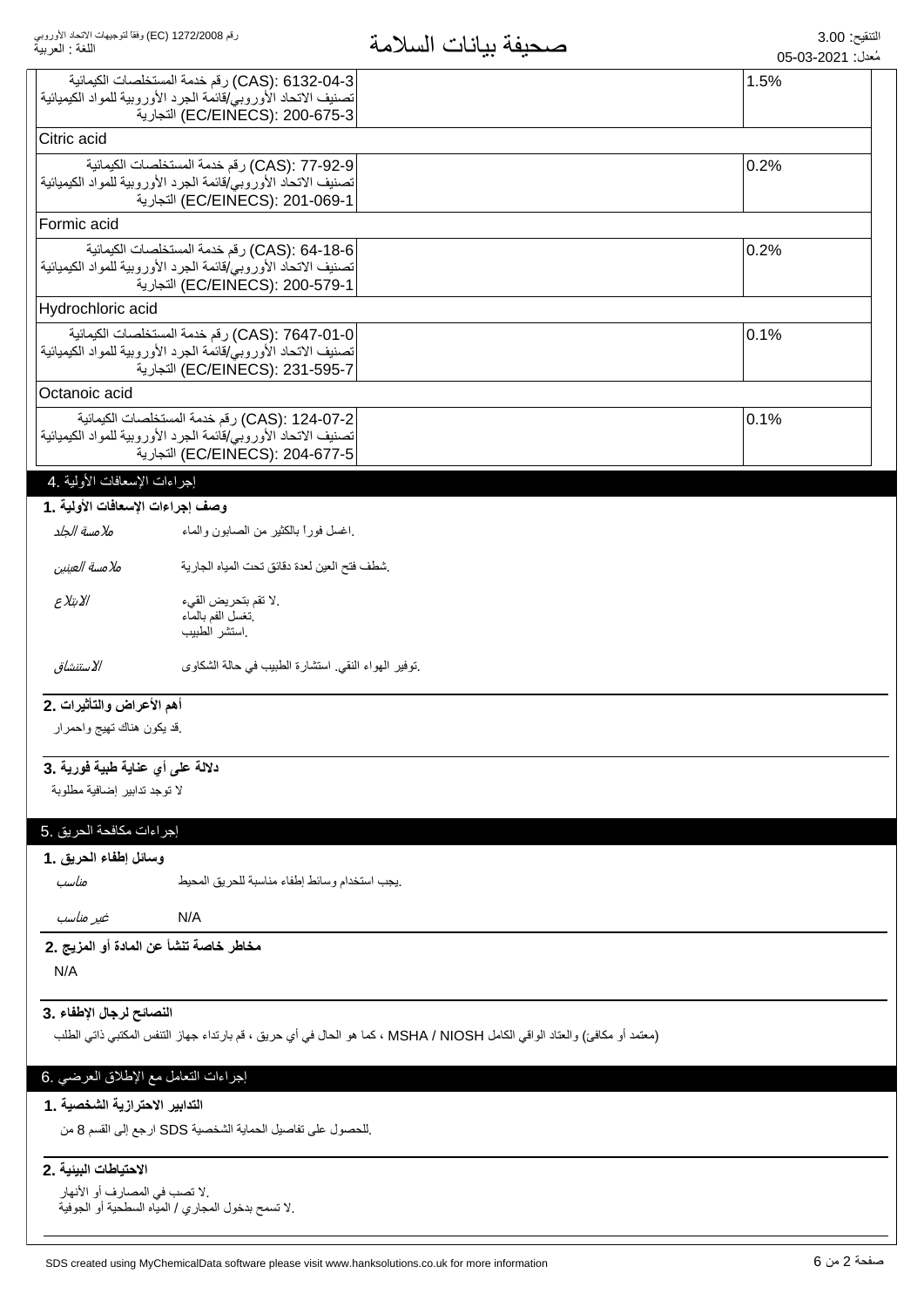#### **الطرق والمواد .3**

تخلط مع الرمل أو الفيرميكوليت .انقل إلى حاوية إنقاذ قابلة للغلق ومعلمة للتخلص منها بطريقة مناسبة

## منع حدوث المخاطر الثانوية .4

لا شيء

## المناولة والتخزين 7

## التدابير الاحترازية الشخصية . **1**

| التعامل الآمن                  | ضمان وجود تهوية كافية في المنطقة |
|--------------------------------|----------------------------------|
| الحماية من الانفجارات والحرائق | لا يوجد متطلبات خاصة             |

#### ظروف التخزين الآمن، بما في ذلك أي تنافرات .2

| إدارة مخاطر التخزين     | يخزن في مكان بارد وجيد التهوية<br>إبقاء الحاويات مغلقة بإحكام<br>إلابتعاد عن أشعة الشمس المباشرة. |
|-------------------------|---------------------------------------------------------------------------------------------------|
| ضوابط التخزين           | لا بوجد متطلبات خاصة                                                                              |
| الحفاظ على سلامة المنتج | لا بوجد متطلبات خاصة                                                                              |
| نصائح أخرى              | لا مزيد من المعلومات المتاحة                                                                      |

#### المستخدمين النهائيين المحددين .3

للاستخدام المعملي فقط. يستخدم مع محللات الأحماض الأمينية من بيوكروم

#### ضوابط التعرض/ الحماية الشخصية .8

#### معاملات الضبط .1

البيانات غير متوفرة

### **2. νέόΗϟρΑϭο**

| تدابير وقائية وصحية عامة             | يجب الالتزام بالتدابير الاحترازية القياسية عند المناولة |
|--------------------------------------|---------------------------------------------------------|
| إجراءات هندسية                       | ضمان وجود تهوية كافية في المنطقة                        |
| حماية العين/ الوجه                   | نظارات حماية                                            |
| حماية اليدين                         | ففازات النتريل                                          |
| حماية الجهاز التنفسي                 | الحماية التنفسية ليست مطلوبة                            |
| حماية الجلد                          | ملابس واقية                                             |
| نصائح أخرى تتعلق بالحماية<br>الشخصية | لايوجد بيانات                                           |

#### الخصائص الفيزيائية والكيميائية .9

#### الخصائص الفيزيائية والكيميائية **.**1

| المظهر                               | السائل واضح         |
|--------------------------------------|---------------------|
| الرائحة                              | البيانات غير متوفرة |
| تركيز بداية ظهور الرائحة             | البيانات غير متوفرة |
| الرقم الايدر وجيني                   | 4.40                |
| نقطة الانصهار / نقطة التجمد          | البيانات غير متوفرة |
| نقطة بدء الغليان ومدى الغليان        | البيانات غير متوفرة |
| نقطة الوميض                          | البيانات غير متوفرة |
| معدل التبخر                          | البيانات غير متوفرة |
| القابلية للاشتعال (مادة صلبة، غازية) | البيانات غير متوفرة |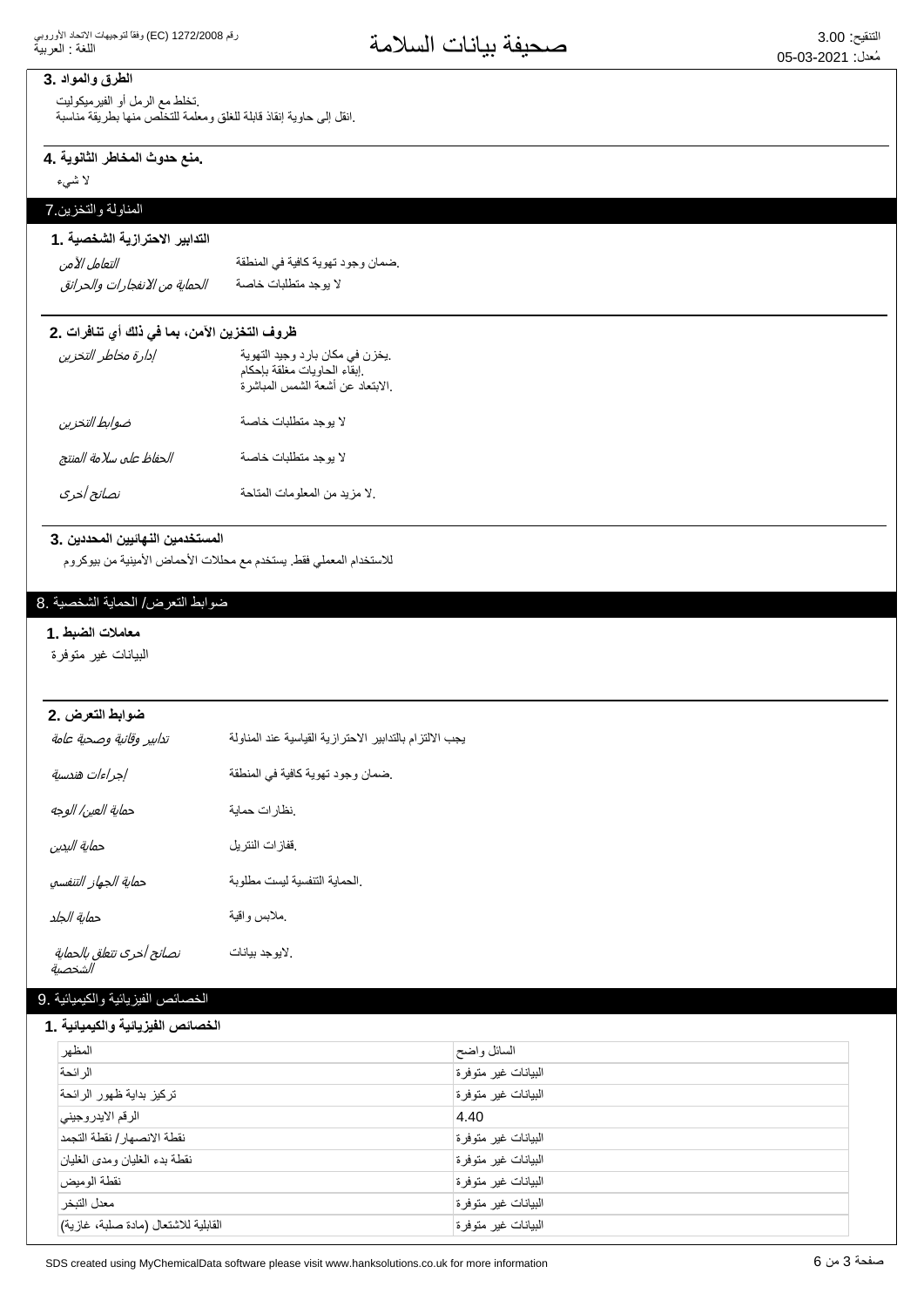رقم 1272/2008 (EC) وفقاً لتوجيهات الاتحاد الأوروبي اللغة : العربية

# التنقيع: 3.00<br>مُعدان 2001-03-2013

| الحدود القصوى/الصغرى لقابلية الاشتعال أو الانفجار | البيانات غير متوفرة  |
|---------------------------------------------------|----------------------|
| ضغط البخار                                        | البيانات غير متوفرة  |
| كثافة البخار                                      | الىبيانات غير متوفرة |
| الكثافة النسسة                                    | البيانات غير متوفرة  |
| فابلية الذوبان                                    | ذوبان في الماء       |
| أوكتانول/ماء-n :معامل النقاسم                     | البيانات غير متوفرة  |
| درجة حرارة الاشتعال الذاتي                        | البيانات غير متوفرة  |
| درجة حرارة التحلل                                 | البيانات غير متوفرة  |
| در جة اللز وجة                                    | البيانات غير متوفرة  |
| الخصائص التفجير ية                                | البيانات غير متوفرة  |
| الخصائص المؤكسدة                                  | البيانات غير متوفرة  |

#### معلومات أخرى .2

لا نوجد معلومات إضافية متاحة

#### الثبات وقابلية التفاعل .10

#### **قابلية التفاعل .1**

لا بوجد تفاعل غیر عادي

#### **1لثبات** .2

مستقر في درجة حرارة الغرفة.

#### احتمالية التفاعلات الخطرة .3

لا ردود الفعل الخطرة المعروفة.

#### <del>ظروف ينبغى تجنبها 4</del>

یضو ۽ شمس مباشر

#### مواد غير متوافقة .5

وكلاء مؤكسدة قوية

#### نواتج التحلل الخطرة .6

في عملية الاحتراق تتبعث أبخرة سامة.

#### معلومات عن السمية .11

| معلومات .1                                                |                       |
|-----------------------------------------------------------|-----------------------|
| درجة سمية حادة                                            | لا توجد معلومات متاحة |
| تآكل/تهيج جلدي                                            | لا توجد معلومات متاحة |
| تلف/ تهيج شديد بالعين                                     | لا توجد معلومات متاحة |
| حساسية الجهاز التنفسي أو الجلد                            | لا توجد معلومات متاحة |
| التحول الخلقي لخلية الجرثومة                              | لا توجد معلومات متاحة |
| احتمالية التسبب في السرطان                                | لا توجد معلومات متاحة |
| السمية التناسلية                                          | لا توجد معلومات متاحة |
| السمية الشاملة لأعضاء مستهدفة<br>محددة- التعرض لمرة واحدة | لا توجد معلومات متاحة |
| السمية الشاملة لأعضاء مستهدفة<br>محددة- التعرض المتكرر    | لا توجد معلومات متاحة |
| خطر السحب بالمص                                           | لا توجد معلومات متاحة |

**المزيد من .2** 

لا نوجد معلومات إضافية متاحة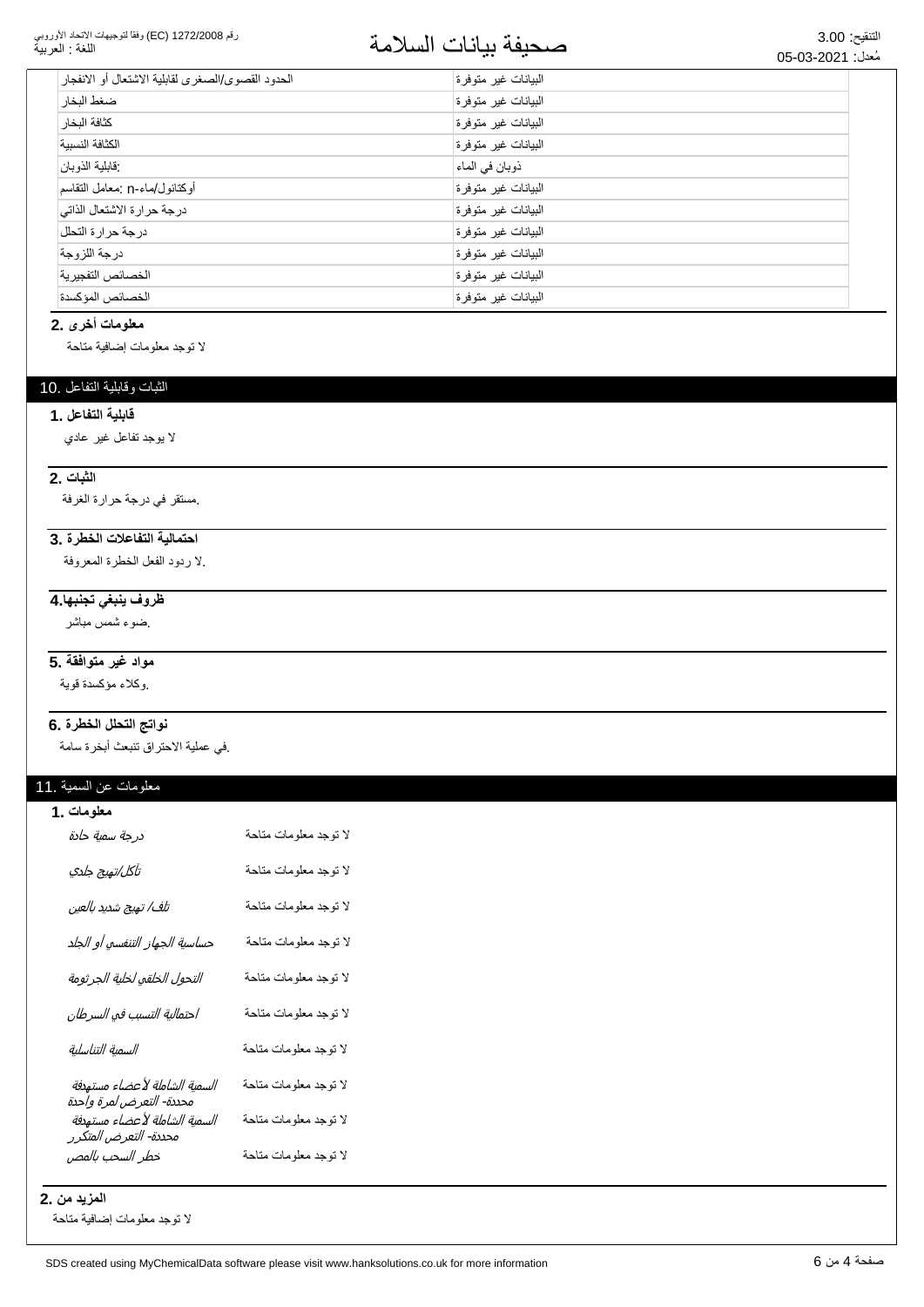#### معلومات بيئية .12

# **درجة السمية .1**

لا توجد معلومات متاحة

#### الاستمرارية واحتمالية التفسخ .2 لا توجد معلومات متاحة

## احتمالية التراكم الحيوي .3

لا توجد معلومات متاحة

#### مدى سهولة الحركة والتربة **.4**

لا توجد معلومات متاحة

**5. ΔϣΎγϟϭ˱ΎϳϭϳΣΔϣϛέΗϣϟϭˬΔΗΑΎΛϟΩϭϣϟϡϳϳϘΗΞΎΗϧ (PBT) Ύ˱ϳϭϳΣ˱ΩΟΔϣϛέΗϣϟϭ˱ΩΟΔΗΑΎΛϟΩϭϣϟϭ (vPvB)** لا توجد معلومات متاحة

#### تأثيرات أخرى معاكسة .6

لا توجد معلومات متاحة

## اعتبار ات التخلص من المادة .13

#### طرق معالجة النفايات .1

.التشاور الدولة ، واللوائح المحلية أو الوطنية للتخلص السليم عمليات التخلص من المادة

ͮ௬Ͼ̲௪̺͙ͳ̻ͧϾ̞௪̺͙ ΔϳϣγέϟϭϠϟΎϘϓϭΎϬϧϣιϠΧΗϟϡΗϳϥΏΟϳ.

#### معلومات عن النقل .14

#### جوًا (المنظمة الدولية للطيرا*ن* المدن*ى -إيكاو)*

غیر مصنف کخطر فو النقل

#### **˱έΑ (ADR)**

غير مصنف كخطر في النقل

#### **˱έΣΑ (IMDG)**

غير مصنف كخطر في النقل

#### لوائح السلامة، والصحة، والبيئة، واللوائح الوطنية .15

**1. ΔϳϧρϭϟϭϠϟϭˬΔϳΑϟϭˬΔΣλϟϭˬΔϣϼγϟϭϟ:** المنتج لا يخضع لأية لوائح أو أحكام إضافية.

#### نقييم السلامة .2

لا بوجد تقييم للسلامة الكيميائية

### معلومات أخرى .16

**1. ϯέΧΕΎϣϭϠόϣ:**